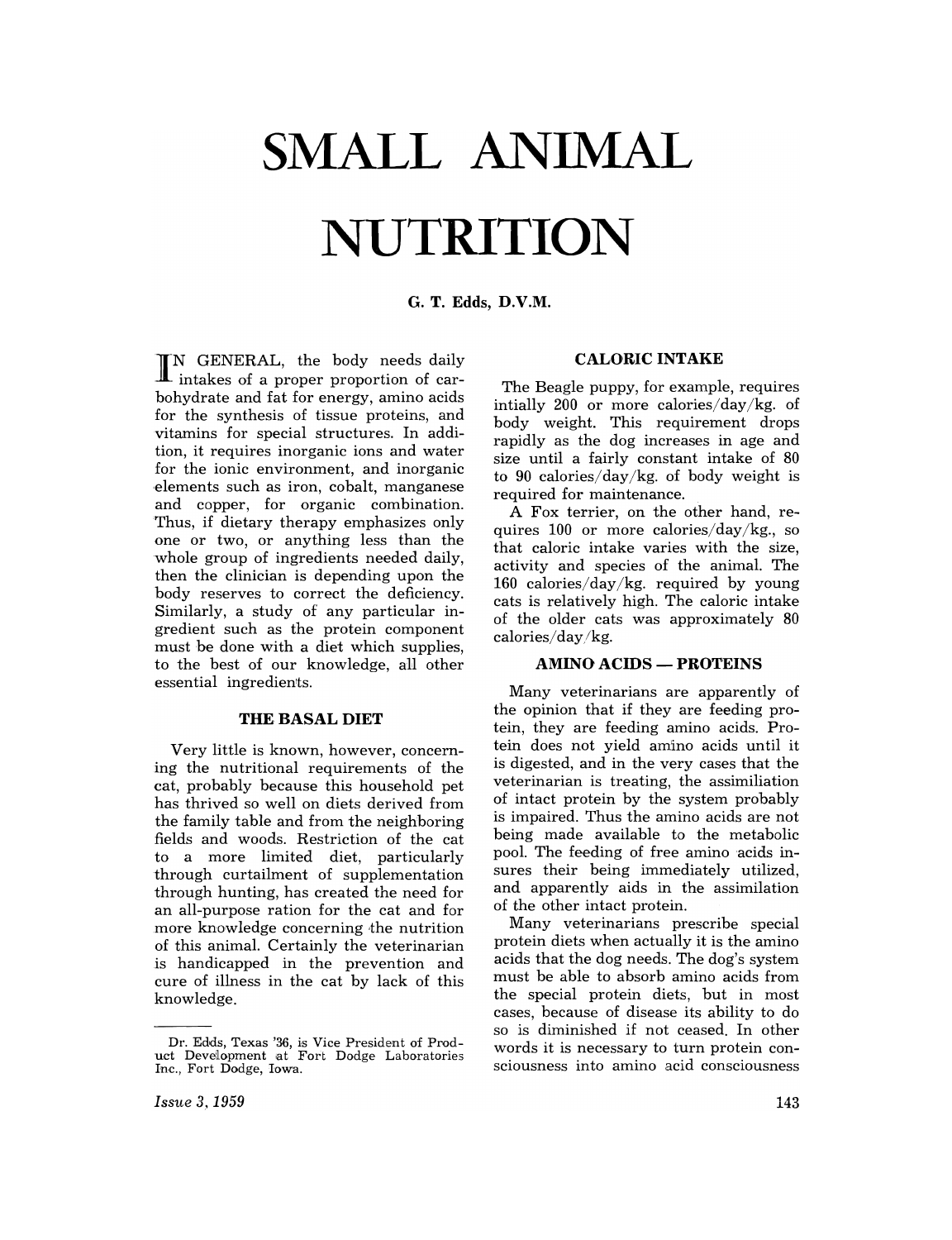with a little bio-chemistry. We have had reports from veterinarians that many dogs brought into the hospital with a poor hair coat and a general run-down condition including poar appetite, had been an special protein dog food. These veterinarians state they have taken these dogs off these special protein dog foods, feeding them their regular dog ration adding amino acids. In a short time the body weights were normal, appetite excellent, and they developed a glistening hair coat.

Taber's Medical Dictionary defines "protein" as: "One of a class of nitrogenous compounds which occur naturally, give amina acids when hydrolyzed, and are essential to all living organisms."

The impartant words here are: "give amina acids when hydrolyzed." They are not emphasized in the dictionary. The reason for emphasis here is that the difference between proteins and amino acids has been so long ignored that they are often assumed to be the same thing. This is like assuming that chunks of an old chimney, containing bricks strongly united by martar, are just as good building material as clean and separate bricks. And the result of this error in corrective practice is aften disastrous.

Proteins are built of the "bricks" called "amino acids," but the latter are not available for biological use until they have been broken apart from their protein bonds, so that they become again basic building units. This breaking apart is dane, in the animal body, by a process called "hydralysis." This work literally means a dissolving in water, but as the biochemical forces of the body handle it, the pracess is not as simple as that. In the stomach they are subjected, after about an hour's delay, to the force and energy of gastric juice, which is strongly acid. Gastric juice carries also an enzyme, pepsin, which speeds up the dissalving force of HCl, the acid.

The point to keep in mind at this time is that before the bricks called "amina acids" can be used in the body for building specific proteins, such as heart or muscle or glandular tissue, they must be broken apart from their old structuressuch as beefsteak or hard boiled eggs. They must be "hydrolyzed." When and if this process takes place, the biochemical units from which specific proteins can be put together pass through the intestinal walls into the general circulation. Some of them go directly to the liver, where they are held, perhaps broken down into a carbohydrate moiety and used for forming glycogen and a free nitrogen radical which is excreted. Or the liver may use its share of the amino acids for synthesizing its own enzymes. The amino acids which go past the liver eventually reach the other tissues, organs, cells, and are selected out and used for building cells, enzymes, hormones, etc. But first of all, in the digestive tract, the hydrolysis must have taken place successfully.

Proteins which by some mischance get into the general circulation unchanged as proteins - are highly toxic. Snake venom is a "foreign protein," injected into the blood stream directly and un $changed - not hydrolyzed. Sometimes a$ protein fragment gets into the circulation unchanged, from the digestive tract. One effect of such unhydrolyzed proteins is an allergy. But there is another possibility. Because of a failure of sufficient enzymic assistance, proteins may pass on through the intestinal canal and be eliminated. The body has not been able to break them down.

It is the amino acids that perform the various functions usually ascribed to proteins. Here are some of the functions amino acids, as such, perform: they enable the liver to convert various forms of lipids  $-$  fats, oils, steroids  $-$  into phospholipids and lipoprateins; methionine, an amino acid, plus other separate or hydrolyzed amino acids, "maintain the architectural integrity of the liver cells." In ather wards, they enable liver cells to perform their functions without being damaged by the by-products af their own activities.

Amino acids playa major role in converting the various fats and oils into useful products, and in conveying these

*Iowa State College Veterinarian*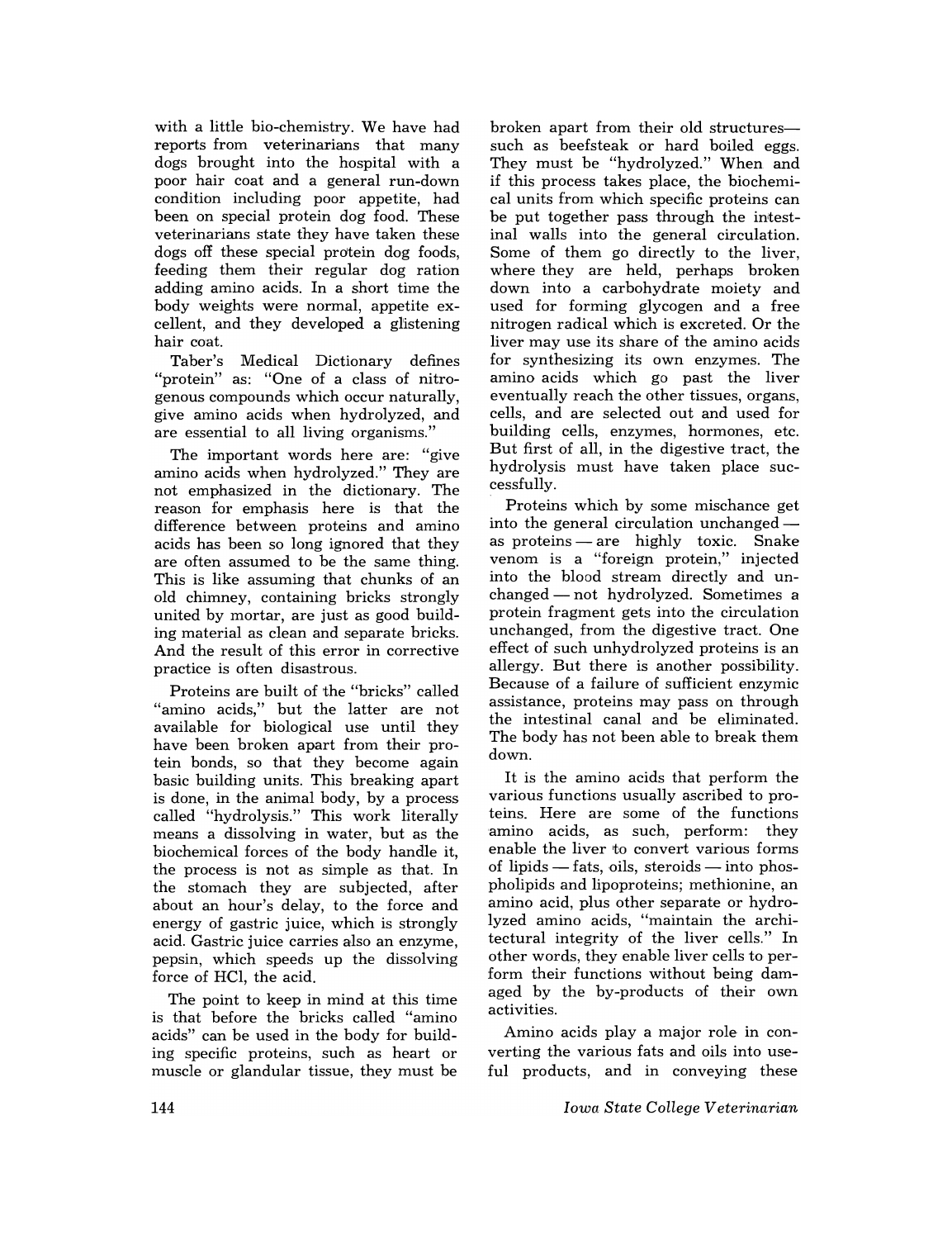products by way of the blood to the body cells that need them. One authority states that, "It is probable that most metabolites are parts of protein complexes at the time they are metabolized." This means that various separate amino acids are mixed into a temporary biochemical compound for transit, etc. Lack of an essential amino acid can block this function.

Eaton et al. (1951) reported on the inhibition of virus infection by addition of certain amino acids. Thus, lysine, arginine, and tryptophane have been proved effective in preventing virus multiplication on the virus group causing damage to the central nervous system. It is presumed that the good results reported by the veterinarians in treating early viral diseases in animals is due to actual blocking of the growth of the virus particles inside the cells.

Where practical, most authorities now believe that oral administration of amino acids will certainly benefit the animal or patient more than intravenous use. Mulholland et al. (1952) demonstrated that intravenously injected amino acid mixtures are eliminated largely into the urine in the form of amino nitrogen, urea, or other end products. We recommend that an amino acid concentrate be given orally or by slow intravenous drip therapy.

Veterinarians whom we have contacted after having used an amino acid concentrate for several months are unamimous in their reports of its superior action.

A veterinarian in Iowa was dubious of any daims of therapeutic results, so he set up a clinical testing program whereby litters of puppies were divided - half of the puppies receiving their regular ra $tion$  — the other half receiving the same ration plus the recommended dosage of an amino acid concentrate. This veterinarian, after several months, has reported a very significant increase in the rate of growth of those puppies receiving the amino acid concentrate.

## **FAT AND NUTRITION OF THE DOG**

In an attempt to determine the role of dietary fat, experimental animals have been maintained on regimens containing various amounts and kinds of fat. In the

work reported herein, the dog has been used as the experimental animal inasmuch as it was felt that periodic lipid analyses of the blood and tissues were essential for correlation with any gross changes which might develop using the various diets.

In the experimental work with dogs it was soon learned that the most marked effect of a diet low in fat was manifested by changes in the hair and skin of the animals. The alterations developed much sooner in young puppies than in adult dogs. Hence, it was found advantageous to start with puppies at the time of weaning or shortly thereafter. Mongrel puppies which had heen freed from intestinal and skin parasites were housed in a separate wire cage.

The basic low fat diet has the following caloric composition:

The ingredients used to provide 100 calories were:

| Protein (casein, skim milk powder). $23.6\%$                               |
|----------------------------------------------------------------------------|
|                                                                            |
|                                                                            |
|                                                                            |
| Skim milk powder $\dots\dots\dots\dots\dots$ 5.0 gm.                       |
| Sucrose $\ldots \ldots \ldots \ldots \ldots \ldots \ldots \ldots 15.0$ gm. |
| Sufficient water to give a palatable mix-                                  |
|                                                                            |

ture was added to the dry ingredients. The gross changes in the appearance of

young puppies maintained on a diet containing 1 per cent of its calories as fat are characterized first by dryness of the skin and hair, followed by a fine desquamation which becomes progressively severe with extensive loss of hair. There may be numerous small areas of infection, some impetigo-like in character, on the ventral surface, back of the ears and on the dorsal surface of the skin. At this stage, apparently there is considerable itching as evidenced by scratching. The desquamation becomes increasingly severe so that large areas of epidermis can be peeled off and the paws are reddened, edematous and often show oozing between

the toes.<br>Frequently, a purulent discharge exudes from the ear canals. Gradually, there is generalized redness of the skin, marked alopecia and emaciation. When alopecia occurs, the skin often appears